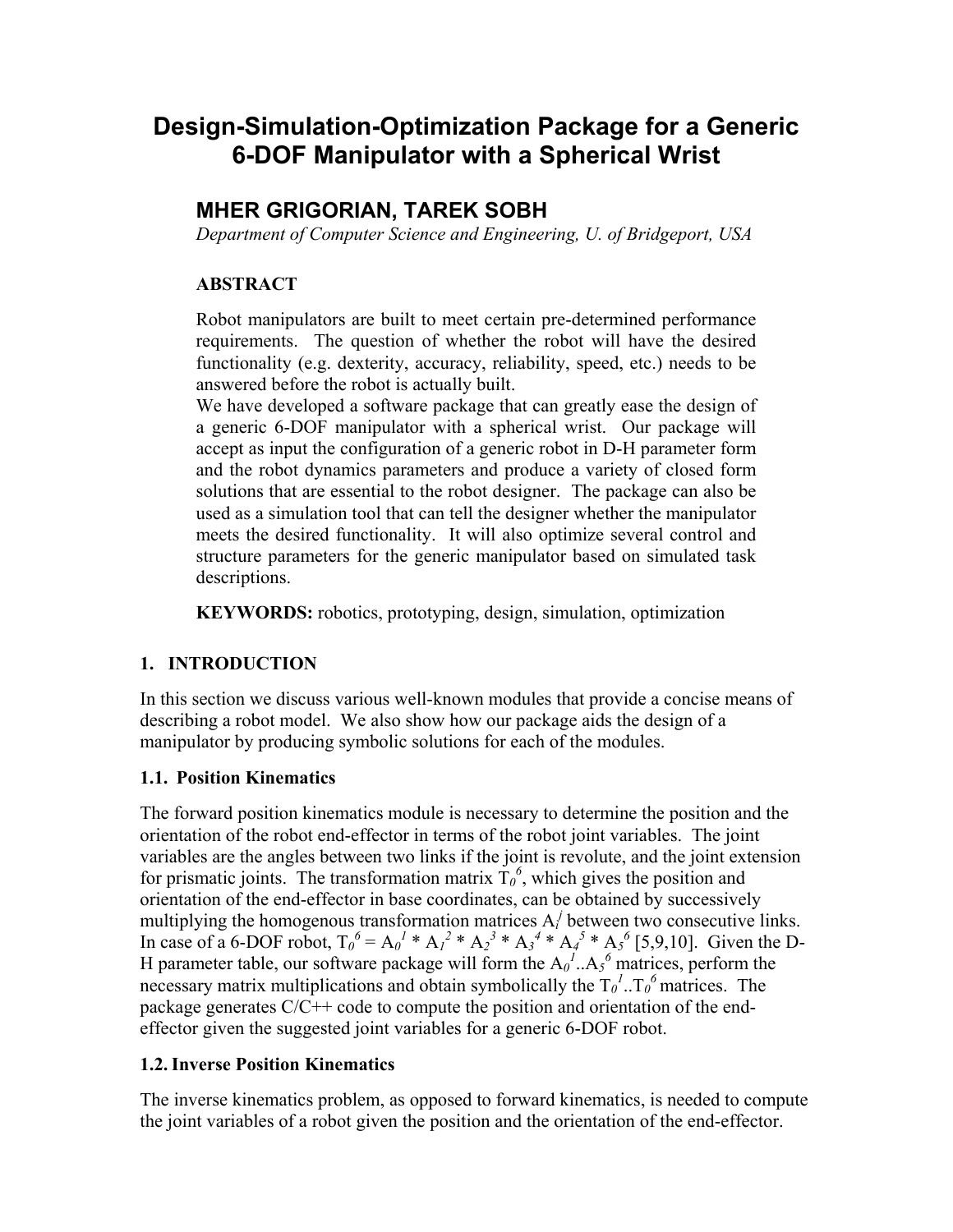The inverse kinematics problem is extremely time-consuming and requires heavy calculations. For a 6-DOF robot, the transformation matrix  $T_0^6$  defines twelve highly non-linear trigonometric equations. In a 6-DOF robot with a spherical wrist, kinematic decoupling can be used to reduce the complexity of the inverse kinematics problem. However, even after applying kinematic decoupling the inverse kinematics equations remain remarkably complex for a generic robot. For a generic robot, the latest Mathematica and Maple math engines are usually unable to obtain a closed form solution [6,8]. The Robotics Toolbox for Matlab, on the other hand, can only produce numerical solutions for the inverse kinematics equations [1].

# **1.3. Velocity Kinematics and Jacobian**

The velocity kinematics module is needed to compute the velocity relationships between the cartesian position and orientation of the robot end-effector and the joint variables. In a 6-DOF robot, the Jacobian is a 6x6 matrix. It is extensively used in the analysis and control of robot motion, planning and creation of smooth trajectories, detection of singularities, etc. The Jacobian can be represented as  $J=[J_1 J_2 J_3 J_4 J_5 J_6]$ , where if joint *i* is revolute,

$$
J_{i} = \begin{bmatrix} Z_{i-1} \times (O_{n} - O_{i-1}) \\ Z_{i-1} \end{bmatrix}
$$

and if joint *i* is prismatic,

 $\left[\begin{matrix} Z_{i-1}\ 0 \end{matrix}\right]$  $=\begin{vmatrix} Z_{i-} \\ 0 \end{vmatrix}$  $\frac{1}{i} = \frac{1}{i} \sum_{i=1}^{i}$  $J_i = \begin{bmatrix} Z \\ 2 \end{bmatrix}$ 

 $Z_i$  is defined by the first three elements in third column of  $T_0^i$ , and  $O_i$  is defined by the first three elements in fourth column of  $T_0^i$  [9,10]. Given the D-H parameter table, our software package performs the necessary computations to symbolically derive the Jacobian matrix. Having derived the Jacobian matrix, it is easy to obtain the velocity of the robot end-effector in terms of joint velocities from:

*X* &= *J* \**Q*&

where  $\mathcal{R}$  is the cartesian velocity vector, *J* is the Jacobian matrix, and  $\mathcal{Q}$  is the joint velocity vector [5,9,10]. Our package generates  $C/C++$  code to compute the end-effector velocity given join velocities.

#### **1.4. Inverse Velocity Kinematics**

The inverse velocity module is needed to express the robot joint velocity vector in terms of the end-effector cartesian velocity vector. From the previous section we can derive the inverse velocity equations as:

*Q*&= *J* <sup>−</sup><sup>1</sup> \* *X* &

where  $\φ$  is the joint velocity vector,  $J^1$  is the inverse of the Jacobian matrix, and  $\φ$  is the cartesian velocity vector [9,10]. We implemented a symbolic matrix inversion routine. Given the D-H parameter table, our software package symbolically inverts the Jacobian matrix to express the joint velocity vector in terms of the end-effector velocity vector. The matrix inversion routine was designed and tested to handle long mathematical expressions. The package generates  $C/C++$  code to compute the joint velocity vector.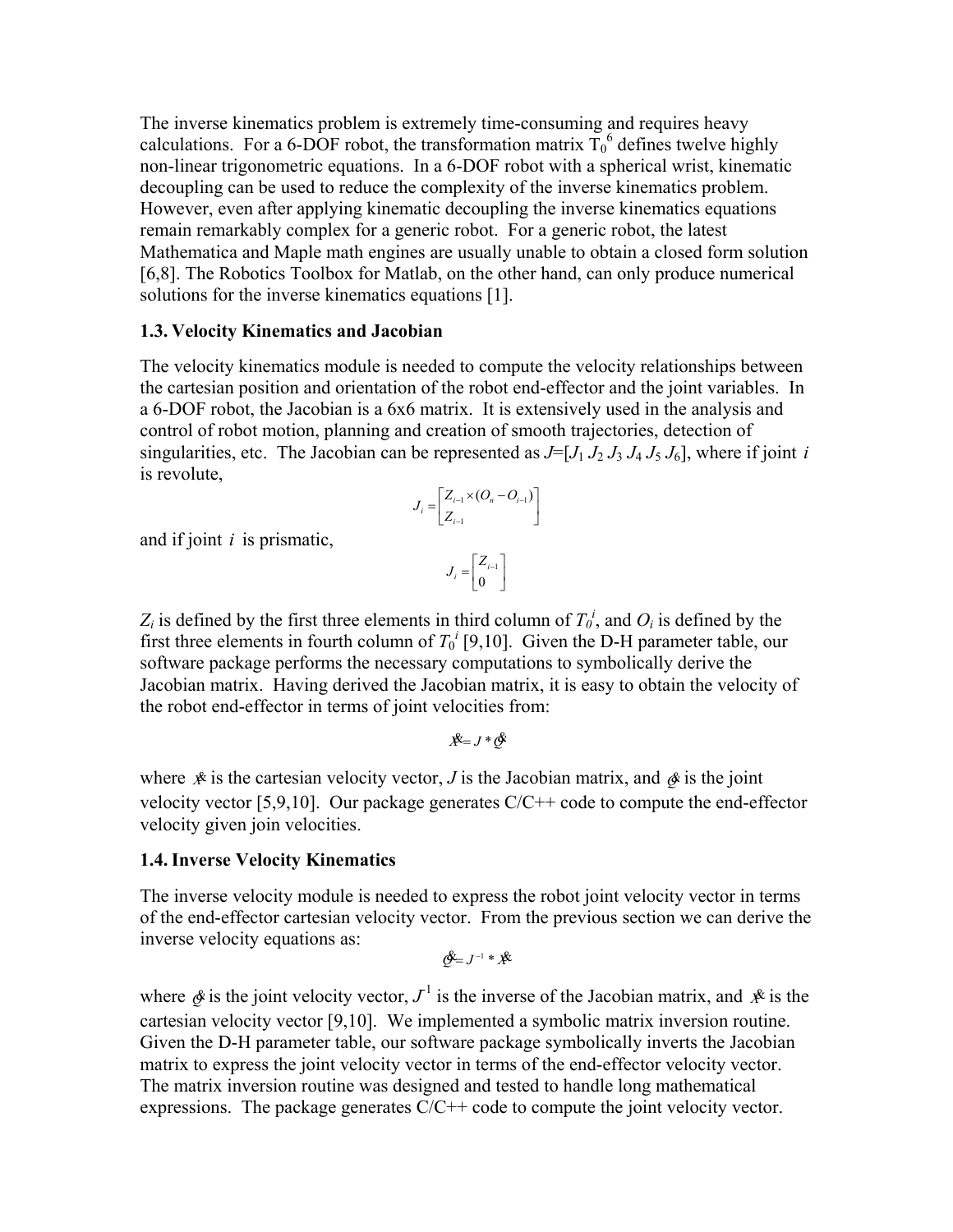### **1.5. Acceleration Kinematics**

The acceleration kinematics module is needed to express the acceleration of the robot end-effector given the joint accelerations. By differentiating the velocity kinematics equations, we obtain:

$$
\mathbf{X} = J \ast \mathbf{X} + \mathbf{X} \ast \mathbf{X}
$$

where  $\mathbb{R}$  is the end-effector acceleration vector, *J* is the Jacobian matrix,  $\mathcal{F}$  is the joint acceleration vector,  $\hat{\mathcal{S}}$  is the time derivative of the Jacobian, and  $\hat{\mathcal{S}}$  is the joint velocity vector [9,10]. In order to obtain  $\mathcal{A}$ , we implemented a symbolic differentiation library. Given the D-H parameter table, our software package symbolically differentiates the Jacobian matrix, and performs all necessary computations to obtain the end-effector acceleration in terms of the joint accelerations. The differentiation routine was designed and tested to handle long mathematical expressions. The package also generates C/C++ code to compute the acceleration kinematics for a generic 6-DOF robot.

### **1.6. Inverse Acceleration Kinematics**

The inverse acceleration kinematics module is needed to express the joint accelerations in terms of the end-effector acceleration vector. The equations needed in this module can be derived from the acceleration kinematics equations:

$$
\mathbf{A} = J^{-1} * (\mathbf{A} - \mathbf{A} * \mathbf{A})
$$

where  $\mathcal{F}$  is the joint acceleration vector,  $J^1$  is the inverse of the Jacobian matrix,  $\mathcal{F}$  is the end-effector acceleration vector,  $\hat{\mathcal{R}}$  is the time derivative of the Jacobian, and  $\hat{\mathcal{Q}}$  is the joint velocity vector [9,10]. Given the D-H parameter table, our package performs all the necessary computations to find a closed form solution for the joint acceleration vector.  $C/C++$  code to compute the joint acceleration vector is generated. The modules mentioned above were tested on several robot models, including D-H parameters for a PUMA 560 robot.

# **2. TRAJECTORY GENERATION**

#### **2.1. Cubic Polynomial**

In most scenarios, robots are commanded to move from one position to another in a time interval *t*. Let the joint variables vector be  $Q_0$  at time  $t_0$ , and the joint velocity variables vector be  $g_0$ . At time  $t_f$  we would like the robot to have joint variables vector  $Q_1$ , and joint velocity variables vector  $\mathcal{A}_1$ . In order to obtain smooth motion from  $Q_0$  to  $Q_1$ , trajectory generator needs to be implemented. We implemented a polynomial trajectory generator with four independent coefficients of the form:

$$
Q_d = a_0 + a_1 * t + a_2 * t^2 + a_3 * t^3
$$
  

$$
\underset{Q_d}{\&} = a_1 + 2 * a_2 * t + 3 * a_3 * t^2
$$

where  $Q_d$  is the desired joint position vector, and  $q_d$  is the desired joint velocity vector. The four coefficients  $a_0$ ,  $a_1$ ,  $a_2$ ,  $a_3$  can be found by solving the equations that satisfy the initial constraints  $(Q_0, \underset{\infty}{\&}$ ,  $Q_1, \underset{\infty}{\&}$ . As a result, we have: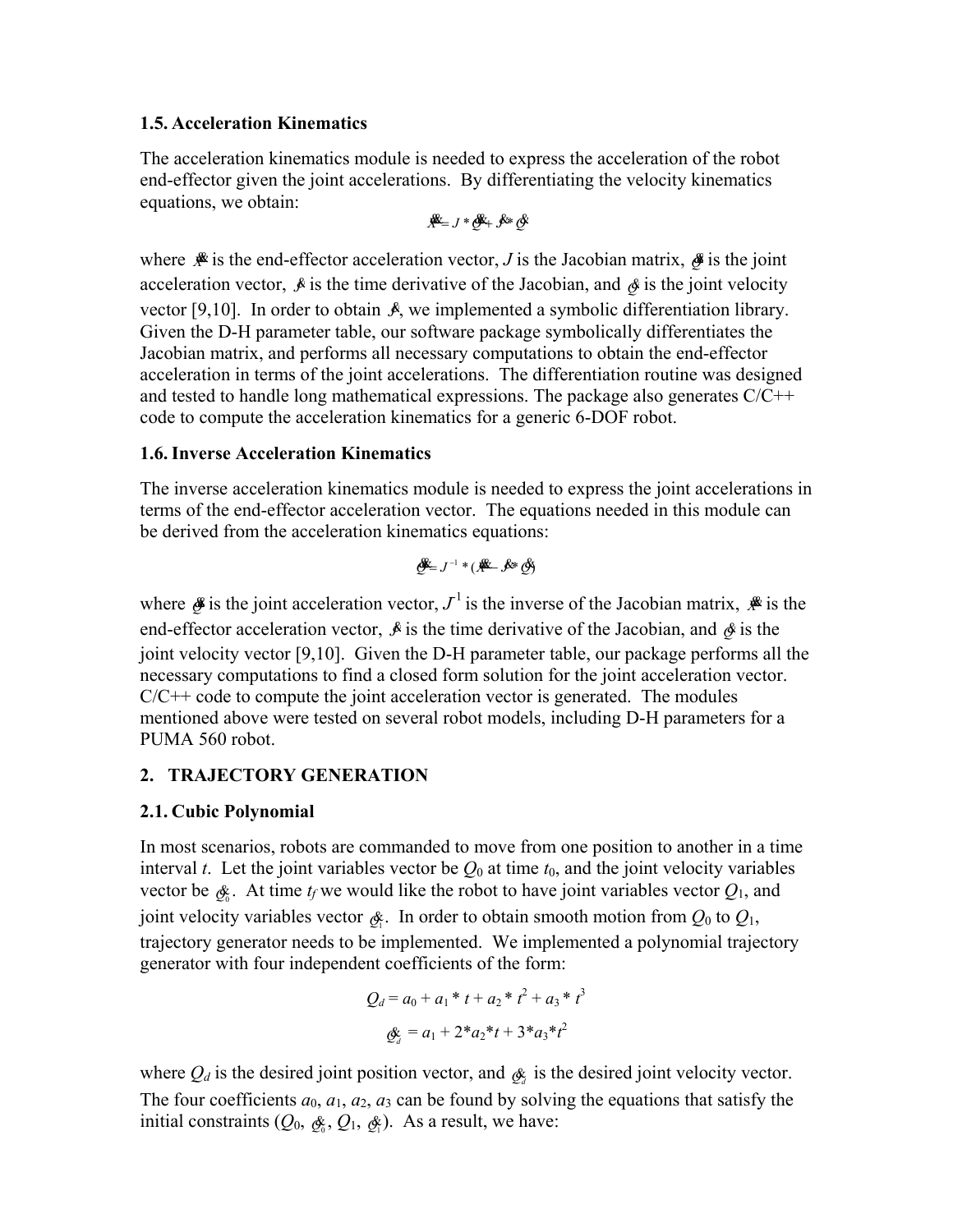$$
A_0 = Q_0
$$
  
\n
$$
A_1 = \underset{\alpha}{\mathfrak{G}} \mathfrak{F}
$$
  
\n
$$
A_2 = (3^*(Q_1 - Q_0) - (2^*\underset{\alpha}{\mathfrak{G}} + \underset{\alpha}{\mathfrak{G}})^* t_f)t_f^2
$$
  
\n
$$
A_3 = (2^*(Q_0 - Q_1) + (\underset{\alpha}{\mathfrak{G}} + \underset{\alpha}{\mathfrak{G}})^* t_f)t_f^3
$$

The trajectory generator defines where the robot joint variables should be at any time *t* while moving from  $Q_0$  to  $Q_1$  [10]. Our software package generates  $C/C$ ++ code that implements the trajectory generator described above.

#### **2.2. Constant Velocity with Cubic Polynomial Blends**

In many cases, constant velocity is desired along a portion of the path of the robot movement. In such cases, constant velocity with cubic polynomial blends trajectory generator can be used. To achieve the desired performance, we specify the position and velocity in three parts. The first part from time  $t_0$  to time  $t_b$  is cubic polynomial (described in 2.1). At time  $t_b$  the velocity of the joints reaches the desired velocity and the trajectory switches to a linear function, which corresponds to a constant velocity. At time  $t_f - t_b$  the trajectory switches back to cubic polynomial.  $C/C++$  code implementing this trajectory generator is generated by our package.

# **3. SIMULATION AND CONTROL**

#### **3.1. Dynamics**

The dynamics model of a robot identifies what torques need to be applied on joints in order to cause the manipulator move in a certain manner. The rigid body dynamics of a robot have form:

$$
\tau = M(Q) * \mathcal{J} + V(Q, \mathcal{J}) + G(Q) + F(Q, \mathcal{J})
$$

where  $\tau$  is the torque vector applied to the links,  $M(Q)$  is the inertia matrix of the manipulator,  $V(Q, \phi)$  is the vector of centrifugal and Coriolis terms,  $G(Q)$  is the vector of gravity terms, and  $F(Q, \phi)$  is the model of friction [4,7]. The dynamics equations of a robot depend on joint locations, the mass, mass distribution, and length of each link, etc. Given the desired joint angles, speed, and acceleration, the dynamics equations tell what torques should be applied to each joint. Given the *M*, *V*, *G* and *F* matrices our package will generate  $C/C++$  code for the dynamics model. The dynamics module is the most time consuming component among the manipulator's modules due to the heavy calculations involved in dynamics equations. For this reason most of the times in current industrial practice a feedback control system, which is an approximation of the nonlinear nature of the dynamics equations, is being used instead of the dynamics model [2,3]. In our software package we use a local PD controller, as described in the next sections.

#### **3.2. Inverse Dynamics**

The inverse dynamics module can be used to calculate the new position, velocity and acceleration of a manipulator given a set of torques applied to each link. The inverse dynamics equations can be derived from the dynamics equations: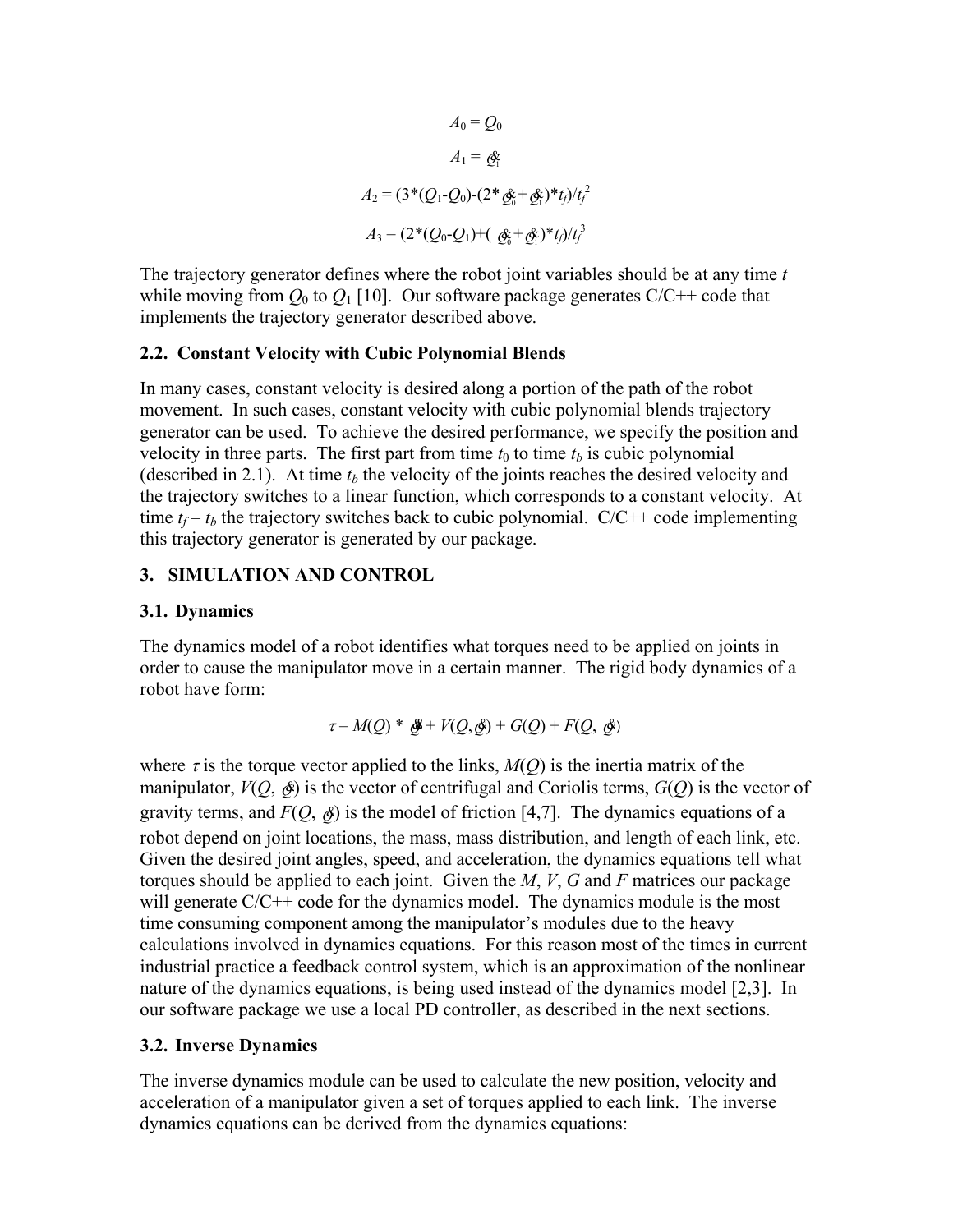$$
\mathcal{F} = M^1(Q) * (\tau - V(Q, \mathcal{F}) - G(Q) - F(Q, \mathcal{F})) \quad [4,7]
$$

The inverse dynamics module can be very useful in simulating the motion of a robot. This is particularly beneficial since the designers can have a reasonable estimate on how the robot will respond to a set of torques before the robot is actually built. If the robot's performance is not satisfactory, changes can be made to the design of the model. Our software package implements an inverse dynamics model. Given the *M*, *V*, and *G* matrices the package will generate  $C/C++$  code needed to calculate the resulting joint angles, speed and acceleration.

# **3.3. PD Controller**

In our software package we have implemented a local proportional plus derivative (PD) controller (Figure 1). Many of the feedback algorithms used in industrial practice are based on variations of the PD controller.



**Figure 1.** Block diagram of the PD controller

The control system we used can be represented in the form:

$$
\tau=f(Q,\mathcal{Q},\mathcal{Q})^*\mathcal{Q}^+f(Q,\mathcal{Q},\mathcal{Q})^*K_p^*e_p+f(Q,\mathcal{Q},\mathcal{Q})^*K_v^*e_v
$$

where *f* is a function of robot joint position, velocity, and acceleration vectors,  $\mathcal{F}$  is the desired link acceleration vector,  $K_p$  is the proportional gain,  $K_v$  is the derivative gain,  $e_p$  is the error in joint variables vector, and  $e<sub>v</sub>$  is the error in joint velocities vector. Our package accepts any mathematical function *f* as a coefficient to the loop variables. This allows the user to highly customize the loop controller. When the PD feedback algorithm is being used to control a robot, the readings from sensors constitute the feedback to the control system. When it is used for simulation, the inverse dynamics model can be used to approximate the robot behavior. Since the PD controller requires very little computation, high update rates, required to obtain stability, are possible in real time [2,3]. We also have the option of including a PID and/or other feedback control functions. Non-linear compensators can be applied to reject time varying disturbances.

# **4. THE PACKAGE AND IMPLEMENTATION**

Our package consists of two modules: the creation module and the execution module.

# **4.1. Creation Module**

The creation module is responsible for creating the kinematics, dynamics, and the PD controller modules. It will take as input the D-H parameter table and symbolically derive the equations in text,  $C/C++$  or Mathematica formats. Figure 2 shows the main screen for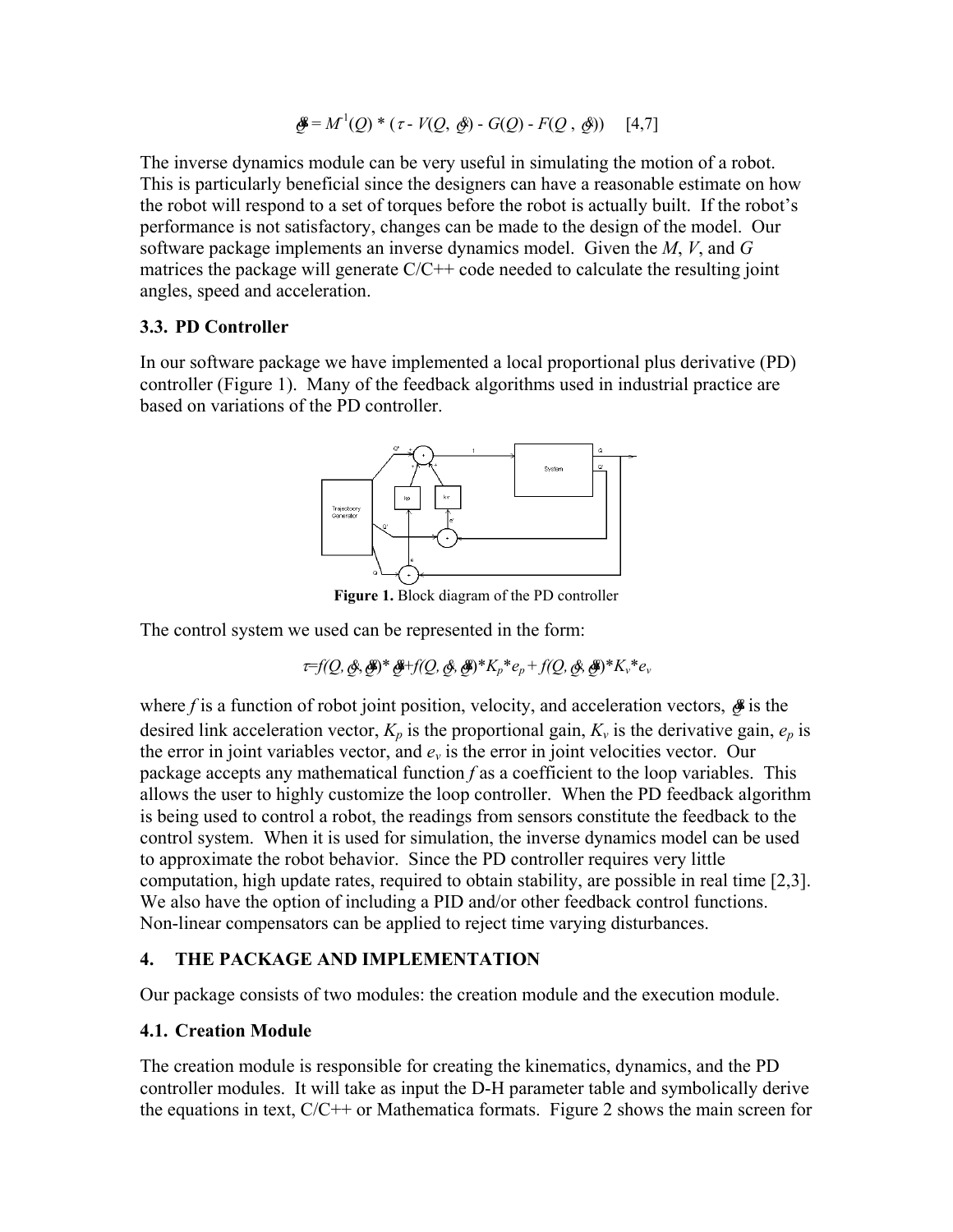the creation module. The equations derived by this module will be used as input by the execution module to run simulation and optimization tasks.

| <b>J. Untitled - Creator</b>                                                                                                                                                                      |                                                                                                                                                                                           |  |  |  |  |  |  |
|---------------------------------------------------------------------------------------------------------------------------------------------------------------------------------------------------|-------------------------------------------------------------------------------------------------------------------------------------------------------------------------------------------|--|--|--|--|--|--|
| Edit View Tools Help<br>File                                                                                                                                                                      |                                                                                                                                                                                           |  |  |  |  |  |  |
| Load DH Parameter Table<br><b>BB</b>                                                                                                                                                              |                                                                                                                                                                                           |  |  |  |  |  |  |
| Create Kinematics Matrices<br><b>Bead Kinematics Matrices</b><br><b>Build Kinematics Modules</b><br>$\sigma$<br>Rotational<br>Read Dynamics Matrices<br>C<br>Prismatic<br>Create Dynamics Modules | Link Configuration<br>Link3<br>Link2<br>C Rotational<br>Rotational<br>$a_{10}$<br>a<br>d 0<br>d 10<br>theta 12<br>theta $ 13 $<br>alpha <sup>10</sup><br>C Prismatic alpha 0<br>Prismatic |  |  |  |  |  |  |
| ஈ<br>Robot Has a<br>Create Loop Module<br>Create All<br>G.<br>Rotational<br>theta  t4<br>alpha 0<br>$\subset$<br>Prismatic                                                                        | Link5<br>Link6<br><b>C</b> Rotational<br>Rotational<br>$a _0$<br>$a_{0}$<br>d 0<br>d 10<br>theta 6<br>theta 6<br>alpha 0<br>C Prismatic alpha 0<br>Prismatic                              |  |  |  |  |  |  |
| $F \subset$ Format<br>V Use Mathematica to Simplify<br><b>C</b> Text Format<br>Mathematica Format                                                                                                 |                                                                                                                                                                                           |  |  |  |  |  |  |
| * Kv *dth[i]<br>PD Loop Setup: 0<br>$*$ Kp $*$ th[i] + 1<br>* ddth[i] + 10<br>You can use th[i], dth[i], ddth[i], or any other valid C expression                                                 |                                                                                                                                                                                           |  |  |  |  |  |  |

**Figure 2.** Main screen for the creation module

# **4.2. Execution Module**

The execution module can be used as a simulation and/or optimization tool. The user has to enter the initial and final positions of the manipulator either in cartesian coordinates (Figure 3) or in terms of joint variables (Figure 4).

|                | Cartesian Coordinates Setup |              |                       | ×         |
|----------------|-----------------------------|--------------|-----------------------|-----------|
|                | Link Configuration          |              |                       | <b>OK</b> |
|                | From                        | To           |                       |           |
| $\times$       | $-127.90$                   | ×            | $-37.49$              | Cancel    |
| Ÿ              | 351.40                      | Ÿ            | 212.62                |           |
| $\overline{z}$ | 215.90                      | $\mathbb{Z}$ | 373.95                |           |
| Roll           | $-70.00$                    | Roll         | $-80.00$              |           |
| Pitch          | 0.00                        | Pitch        | 10.00                 |           |
| Yaw            | $-90.00$                    | Yaw          | 190.00                |           |
|                | <b>Run Kinematics</b>       |              | <b>Run Kinematics</b> |           |
|                |                             |              |                       |           |

| <b>Joint Variables Setup</b> |                           |               |  |           |
|------------------------------|---------------------------|---------------|--|-----------|
|                              | <b>Link Configuration</b> |               |  |           |
|                              | From                      | To            |  | <b>DK</b> |
| Theta1 90.00                 |                           | Theta1 180.00 |  | Cancel    |
| Theta2 $\boxed{0.00}$        |                           | Theta2 60.00  |  |           |
| Theta3 0.00                  |                           | Theta3 45.00  |  |           |
| Theta4 $ 0.00$               |                           | Theta4 $0.00$ |  |           |
| Theta5 $0.00$                |                           | Theta5 $0.00$ |  |           |
| Theta6 0.00                  |                           | Theta6 $0.00$ |  |           |

**Figure 3.** Cartesian coordinates setup **Figure 4.** Joint variables setup

Other basic settings need to be provided as well: the  $K_p$  and  $K_v$  values, the time interval in which the robot should move from the initial to the final position, the update rate in the feedback controller, the trajectory generator to be used, etc (Figure 5).

| <b>Settings</b>                                                                                                                                                           |              |  |  |  |  |
|---------------------------------------------------------------------------------------------------------------------------------------------------------------------------|--------------|--|--|--|--|
| Observation Point<br>Settings<br>Time Interval 1.00<br>5000<br>×<br>Update Rate 100<br>Ÿ<br>I٥<br>$Kv$ 1<br>$Kp$ 1<br>100<br>Z                                            | ÖK<br>Cancel |  |  |  |  |
| Optimization<br>Kp<br>Kv<br><b>Update Rate</b><br>Start 1<br>Start 1<br>Start 10<br>End $\overline{50}$<br>$End$ 50<br>$End$ 300<br>Step 1<br>Step 1<br>Step $\boxed{10}$ |              |  |  |  |  |
| Trajectory<br>C Cubic Polynomial<br>Constant Velocity with Cubic<br><b>Polynomial Blends</b><br>V: 2.00<br>V Duration: 0.60<br>C Direct Kinematics C Inverse Kinematics   |              |  |  |  |  |

**Figure 5.** Settings screen

After the settings have been successfully initialized, our software package will run the control loop on the points specified by the user and produce graphs showing the differences between the desired and actual positions of the manipulator. A simplified 3D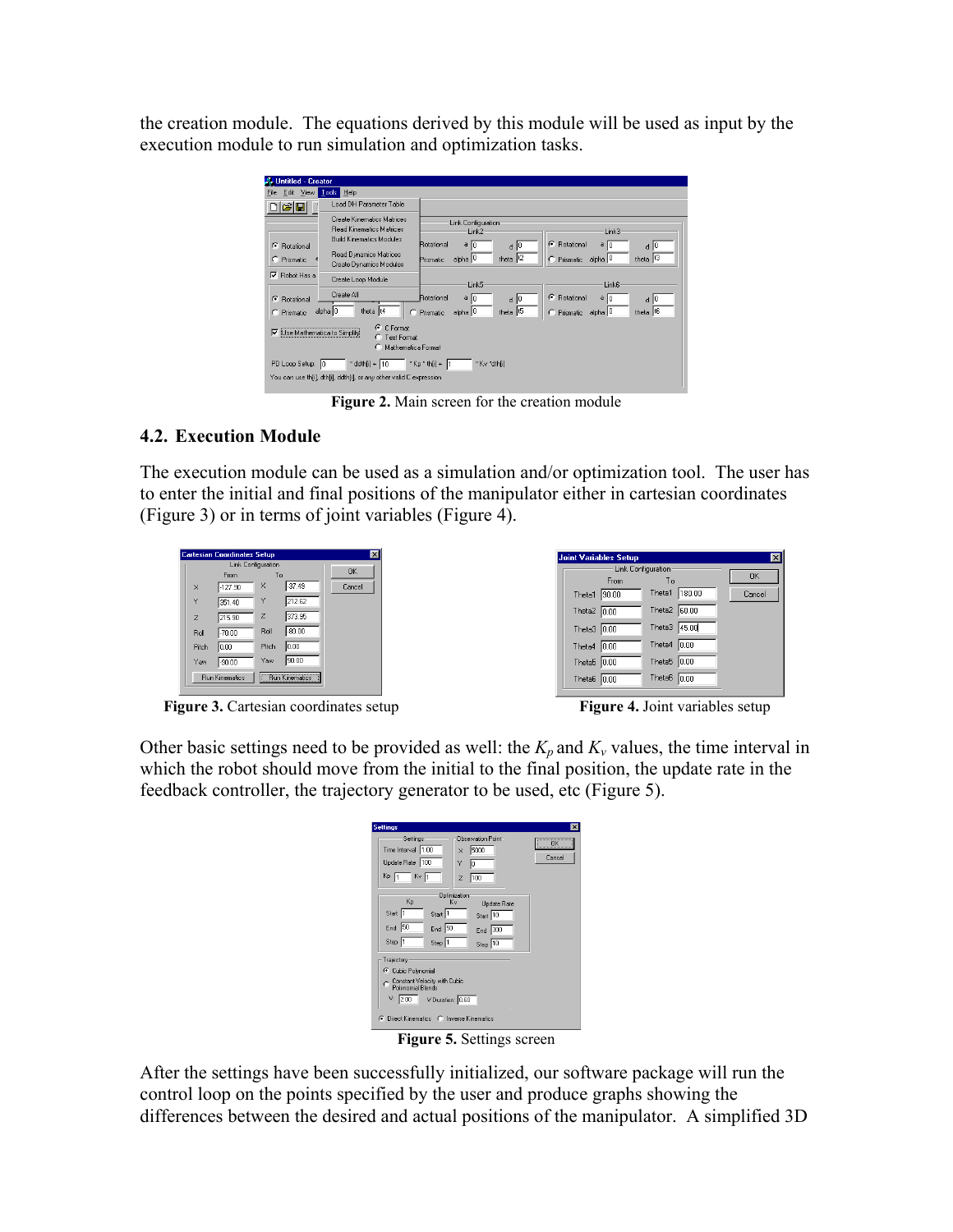model showing the movement of the manipulator will be displayed as well. Figures 6 and 7 show screen shots obtained during program execution.



**Figure 6, 7.** Simulation screen shot (the graphs represent desired versus actual robot coordinates)

When run in the optimization mode, our package can determine the best values for  $K_p$ , *Kv*, and/or the update rate in addition to some potential robot dynamics parameter optimizations. Given the range of loop parameters (Figure 5), the package runs a control loop for all combinations of the parameters under consideration. It will determine the best loop parameters by accumulating the absolute values of the difference between the desired and observed joint angles. Figure 8 shows a set of optimized parameters obtained by our package.



coordinates with optimized parameters

The user then can run the simulation with optimized parameters (Figure 9) and compare the results with the performance obtained by using custom, non-optimized ones (Figure 10).